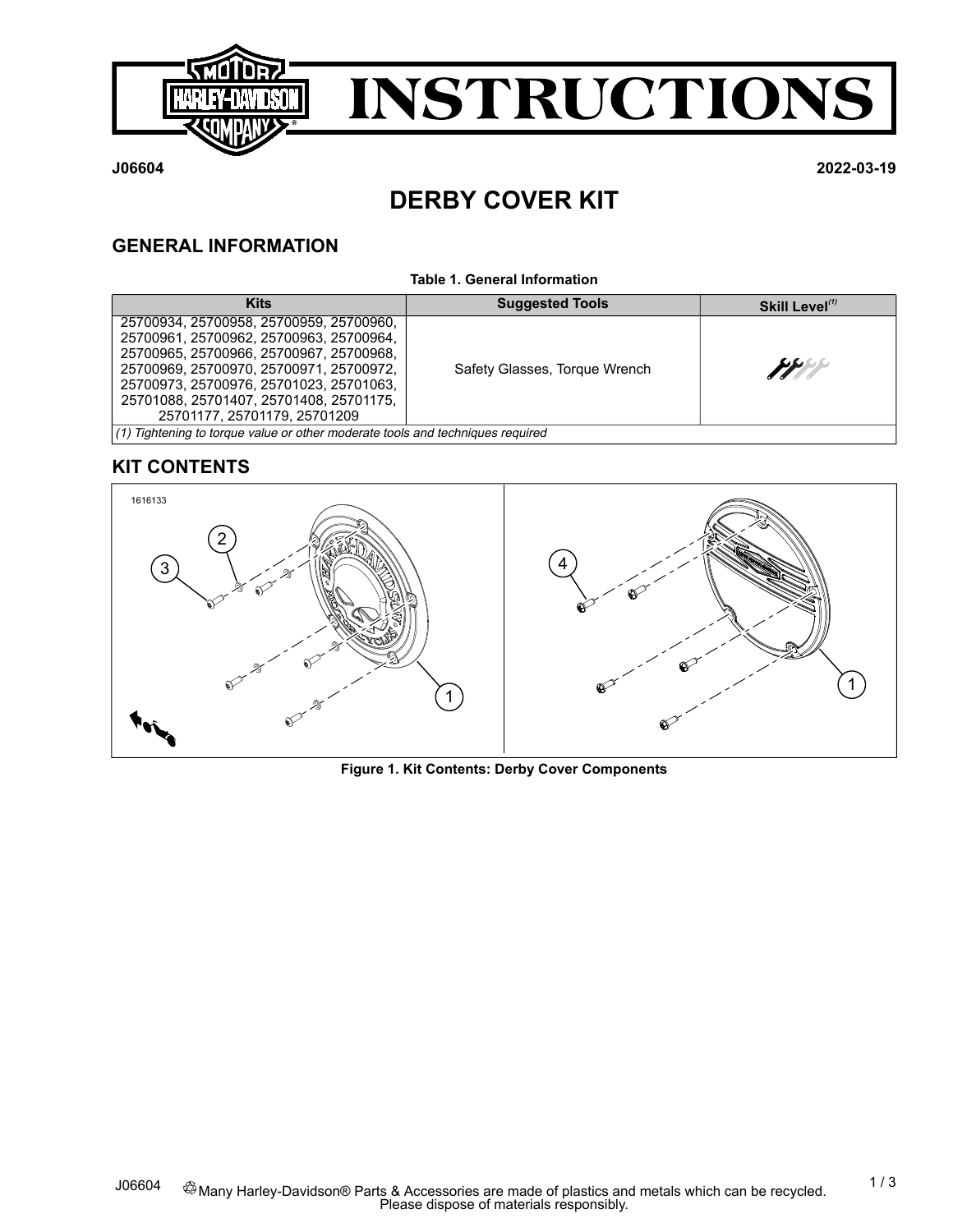| ltem | Qty                                        | <b>Description</b>                     | Part No.            | <b>Kit Number</b>                                                                                                           |
|------|--------------------------------------------|----------------------------------------|---------------------|-----------------------------------------------------------------------------------------------------------------------------|
| 1    | 1                                          | Clutch cover                           | Not sold separately |                                                                                                                             |
| 2    | 5                                          | Washer, flat                           | 10300155            | Kits: 25700958, 25700959, 25700965,<br>25700966, 25700969, 25700973,<br>25700961, 25700962, 25701063,<br>25701175, 25701408 |
|      | 5                                          | Washer, flat, black oxide              | 10300161            | Kits: 25700963. 25700964. 25700967.<br>25700970, 25700971, 25700972,<br>25700976, 25701023, 25701088,<br>25701407, 25701177 |
|      | 5                                          | Screw, button head, TORX®, chrome      | 10200672            | Kits: 25700958, 25700959, 25700969,<br>25700973, 25700961, 25701063,<br>25701408.25701175                                   |
| 4    |                                            | Screw, button head, TORX®, chrome      |                     | Kit: 25700962                                                                                                               |
|      | 1                                          | Screw, button head, TORX®, chrome      | 10200714            | Kit: 25700962                                                                                                               |
|      | 4                                          | Screw, button head, TORX®, black zinc  | 10200698            | Kits: 25700963, 25700964, 25701023,<br>25701088                                                                             |
| 3    | 5<br>Screw, button head, TORX®, black zinc |                                        |                     | Kits: 25700971, 25701177, 25701407                                                                                          |
|      | 1                                          | Screw, button head, TORX®, black zinc  | 10200715            | Kits: 25700963, 25700964                                                                                                    |
|      | 5                                          | Screw, button head, TORX®, black oxide | 10200699            | Kits: 25700967, 25700970, 25700972,<br>25700976                                                                             |
|      | 6                                          | Screw, socket head, stainless          | 10200659            | Kits: 25700965, 25700966                                                                                                    |
|      | 5                                          | Screw, socket head, zinc               | 10200700            | Kits: 25700965, 25700966                                                                                                    |
| 4    | 5                                          | Screw with washer, button head, TORX®  | 10200644            | Kit: 25701209                                                                                                               |

### **Table 2. Kit Contents: Derby Cover Components**

### **NOTE**

Verify all contents are present in the kit before installing or removing items from vehicle.

# **GENERAL**

## **Models**

For model fitment information, see the Parts and Accessories (P&A) Retail Catalog or the Parts and Accessories section of [www.harley-davidson.com.](http://www.harley-davidson.com)

Verify that the most current version of the instruction sheet is used. It is available at: [h-d.com/isheets](https://www.harley-davidson.com/isheets)

Contact Harley-Davidson Customer Support Center at 1-800-258-2464 (U.S. only) or 1-414-343-4056.

## **Installation Requirements**

### **WARNING**

**Rider and passenger safety depend upon the correct installation of this kit. Use the appropriate service manual procedures. If the procedure is not within your capabilities or you do not have the correct tools, have a Harley-Davidson dealer perform the installation. Improper installation of this kit could result in death or serious injury. (00333b)**

#### **NOTE**

This instruction sheet references service manual information. A service manual for the year and model motorcycle is required for this installation and is available from:

- A Harley-Davidson dealer.
- H-D Service Information Portal, <sup>a</sup> subscription-based access available for most 2001 and newer models. For more information see [Frequently](https://serviceinfo.harley-davidson.com/sip/service/document/index?reference=SUBSUPPORT_FAQ) ask questions about [subscriptions](https://serviceinfo.harley-davidson.com/sip/service/document/index?reference=SUBSUPPORT_FAQ).

These items are available at your local Harley-Davidson dealership.

•Separate purchase of Clutch Cover Gasket may be required.

## **REMOVE**

- 1. Remove Original Equipment (OE) screws and washers. Set aside.
- 2. Inspect quad ring gasket. Replace if necessary.
- 3. Verify quad ring is properly seated in groove of primary cover.